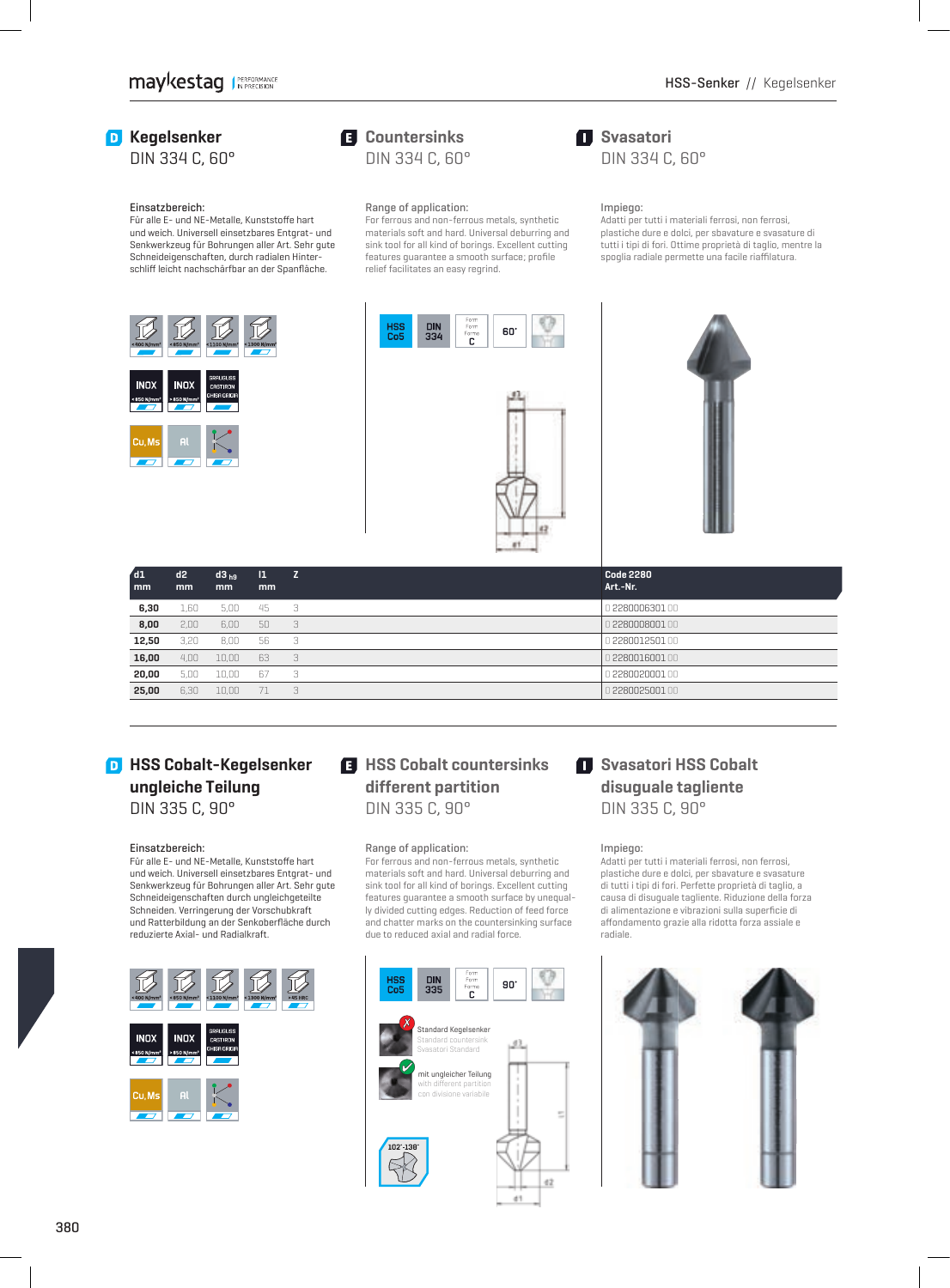## **ALUNIT ®**

|            | $^{\prime}$ d1<br>mm | <b>MARK</b> | d2<br>mm | d3 <sub>h9</sub><br><sub>mm</sub> | $\mathbf{I}$<br><sub>mm</sub> | 7 | <b>Code 2390</b><br>Art.-Nr. | <b>Code 2397</b><br>Art.-Nr. |
|------------|----------------------|-------------|----------|-----------------------------------|-------------------------------|---|------------------------------|------------------------------|
|            | 6.30                 | MЗ          | 1.50     | 5.00                              | 45                            | 3 | 0 2390006301 00              | 0 2397006301 00              |
| <b>New</b> | 8.30                 | M4          | 2.00     | 6.00                              | 50                            | 3 | 0.2390008301.00              | 0.2397008301.00              |
|            | 10.40                | M5          | 2.50     | 6.00                              | 50                            | 3 | 0 2390010401 00              | 0 2397010401 00              |
|            | 12,40                | M6          | 2.80     | 8.00                              | 56                            | 3 | 1239001240100                | 12397012401.00.              |
|            | 16,50                | M8          | 3.20     | 10.00                             | 60                            | 3 | 0 2390016501 00              | 0 2397016501 00              |
|            | 20,50                | M10         | 3.50     | 10.00                             | 63                            | 3 | 1239002050100                | 1 <b>2397020501</b> 00       |
|            | 25.00                | M12         | 3.80     | 10.00                             | 67                            | 3 | 0 <b>2390025001</b> 00       | 0 <b>2397025001</b> 00       |
|            | 31,00                |             | 4.20     | 12.00                             | 71                            | 3 | 1239003100100                | 1239703100100                |

## **D** HSS Cobalt-Kegelsenker **3-Flächenschaft, ungleiche Teilung,** DIN 335 C, 90°

#### Einsatzbereich:

Für alle E- und NE-Metalle, Kunststoffe hart und weich. Universell einsetzbares Entgrat- und Senkwerkzeug für Bohrungen aller Art. Sehr gute Schneid eigenschaften durch ungleichgeteilte Schneiden. Verringerung der Vorschubkraft und Ratterbildung an der Senkoberfläche durch reduzierte Axial- und Radialkraft.



## **HSS Cobalt countersinks 3-surface shank, different partition,** DIN 335 C, 90°

#### Range of application:

 For ferrous and non-ferrous metals, synthetic materials soft and hard. Universal deburring and sink tool for all kind of borings. Excellent cutting features guarantee a smooth surface by unequally divided cutting edges. Reduction of feed force and chatter marks on the countersinking surface due to reduced axial and radial force.



## **Svasatori HSS Cobalt Codolo a 3 superfici disuguale tagliente** DIN 335 C, 90°

#### Impiego:

Adatti per tutti i materiali ferrosi, non ferrosi, plastiche dure e dolci, per sbavature e svasature di tutti i tipi di fori. Perfette proprietà di taglio, a causa di disuguale tagliente. Riduzione della forza di alimentazione e vibrazioni sulla superficie di aff ondamento grazie alla ridotta forza assiale e radiale.



#### **ALUNIT ®**

| dd1   |                | d2   | d3 <sub>h9</sub> | $\mathbf{1}$ | Z | <b>Code 2380</b><br>Art.-Nr. | <b>Code 2387</b><br>Art.-Nr. |
|-------|----------------|------|------------------|--------------|---|------------------------------|------------------------------|
| mm    | Z              | mm   | mm               | mm           |   |                              |                              |
| 6,30  | MЗ             | 1.50 | 5.00             | 45           | 3 | 238000630100                 | 0 2387006301                 |
| 8,30  | M4             | 2.00 | 6.00             | $50^{\circ}$ | 3 | 238000830100                 | 238700830100                 |
| 10,40 | M5             | 2.50 | 6.00             | 50           | 3 | 238001040100                 | 1238701040100                |
| 12,40 | M <sub>6</sub> | 2.80 | 8.00             | 56           | 3 | 238001240100                 | 238701240100                 |
| 16,50 | M8             | 3.20 | 10.00            | 60           | 3 | 238001650100                 | 2387016501.00                |
| 20,50 | M10            | 3.50 | 10.00            | 63           | 3 | 238002050100                 | 1238702050100                |
| 25.00 | M12            | 3.80 | 10.00            | 67           | 3 | 2380025001.00                | 12387025001.00               |
| 31.00 |                | 4.20 | 12.00            | 71           | 3 | 238003100100                 | 1238703100100                |



Standard Kegelsenker Standard countersink Svasatori Standard

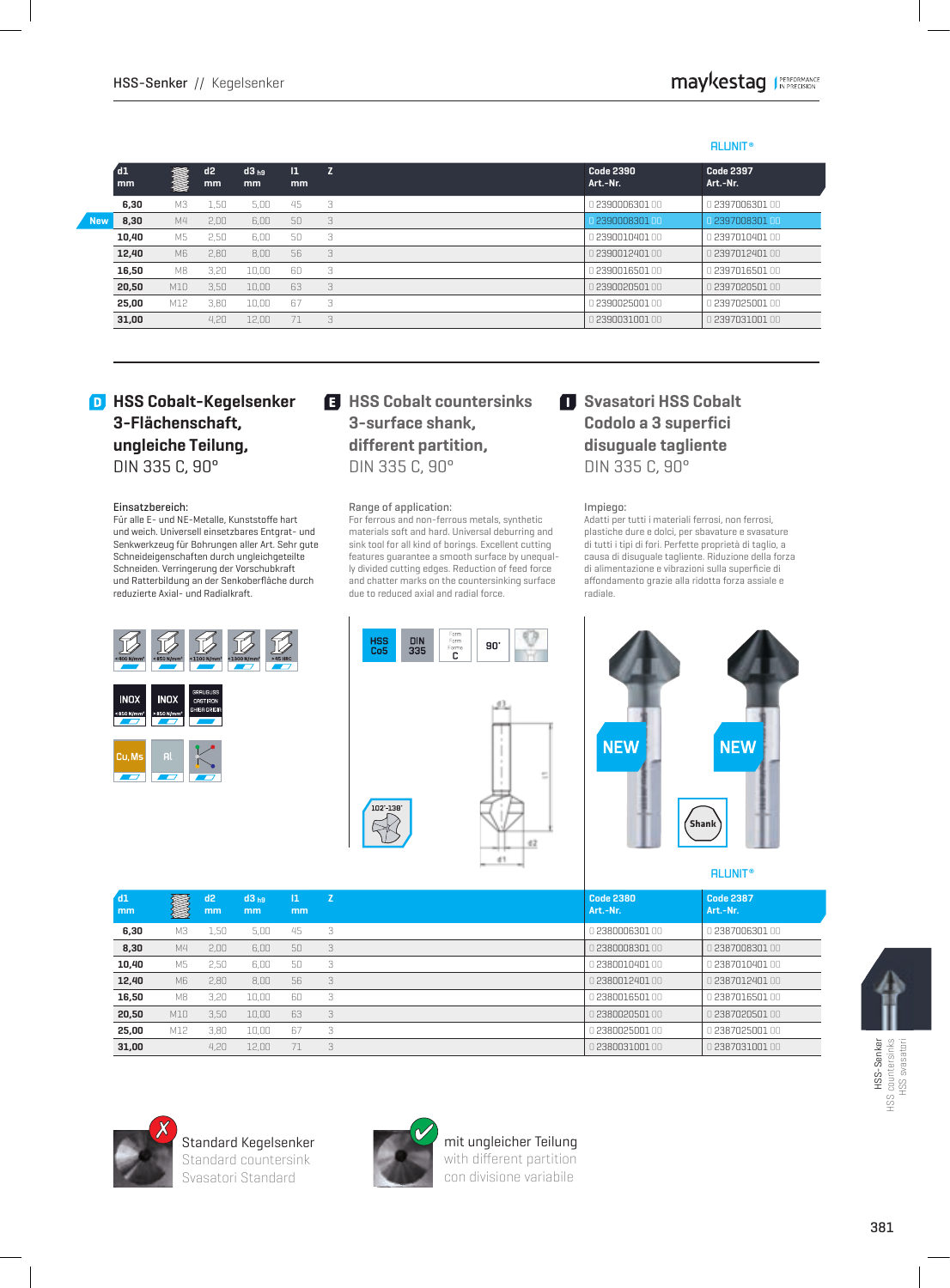**Svasatori** DIN 335 C,

90°

Impiego:

## **D** Kegelsenker

## DIN 335 C, 90°

### Einsatzbereich:

Für alle E- und NE-Metalle, Kunststoffe hart und weich. Universell einsetzbares Entgrat- und Senkwerkzeug für Bohrungen aller Art. Gute Schneideigenschaften, durch radialen Hinterschliff leicht nachschärfbar an der Spanfläche.



## **Countersinks** DIN 335 C,

90°

## Range of application:

 For ferrous and non-ferrous metals, synthetic materials soft and hard. Universal deburring and sink tool for all kind of borings. Good cutting features guarantee a smooth surface; profile relief facilitates an easy regrind.







 Adatti per tutti i materiali ferrosi, non ferrosi, plastiche dure e dolci, per sbavature e svasature di tutti i tipi di fori. Ottime proprietà di taglio, mentre la spoglia radiale permette una facile riaffilatura.



| d1<br>mm | d2<br>mm | $d3_{h9}$<br>mm | $\mathbf{1}$<br>mm | Z. |  | <b>Code 2290</b><br>Art.-Nr. | <b>Code 2297</b><br>Art.-Nr. |  |
|----------|----------|-----------------|--------------------|----|--|------------------------------|------------------------------|--|
| 4,30     | 1.30     | 4.00            | 40                 | 3  |  | 0229000430100                |                              |  |
| 5,00     | 1,50     | 4.00            | 40                 | 3  |  | 0229000500100                | 0 229700500100               |  |
| 5,30     | 1.50     | 4.00            | 40                 | 3  |  | 0229000530100                |                              |  |
| 6,00     | 1,50     | 5,00            | 45                 | 3  |  | 0229000600100                | 0 229700600100               |  |
| 6,30     | 1,50     | 5.00            | 45                 | 3  |  | 0.2290006301.00              | 0 229700630100               |  |
| 8,00     | 2.00     | 6.00            | 50                 | 3  |  | 0229000800100                | 0229700800100                |  |
| 8,30     | 2,00     | 6.00            | 50                 | 3  |  | 0229000830100                | 0 2297008301 00              |  |
| 9,40     | 2.20     | 6.00            | 50                 | 3  |  | 0229000940100                |                              |  |
| 10,00    | 2,50     | 6.00            | 50                 | 3  |  | 0229001000100                | 0 2297010001 00              |  |
| 10,40    | 2.50     | 6.00            | 50                 | 3  |  | 0229001040100                | 0 2297010401 00              |  |
| 11,50    | 2,80     | 8.00            | 56                 | 3  |  | 0229001150100                |                              |  |
| 12,40    | 2.80     | 8.00            | 56                 | 3  |  | 0229001240100                | 0229701240100                |  |
| 13,40    | 2,90     | 8.00            | 56                 | 3  |  | 0229001340100                |                              |  |
| 15,00    | 3,20     | 10.00           | 60                 | 3  |  | 0229001500100                | 0 2297015001 00              |  |
| 16,50    | 3,20     | 10.00           | 60                 | 3  |  | 0229001650100                | 0 2297016501 00              |  |
| 19,00    | 3,50     | 10,00           | 63                 | 3  |  | 0.2290019001.00              | 0 2297019001 00              |  |
| 20,50    | 3,50     | 10.00           | 63                 | 3  |  | 0229002050100                | 0 2297020501 00              |  |
| 23,00    | 3,80     | 10,00           | 67                 | 3  |  | 0.2290023001.00              |                              |  |
| 25,00    | 3,80     | 10,00           | 67                 | 3  |  | 0229002500100                | 0 2297025001 00              |  |
| 31,00    | 4.20     | 12.00           | 71                 | 3  |  | 0229003100100                | 0 2297031001 00              |  |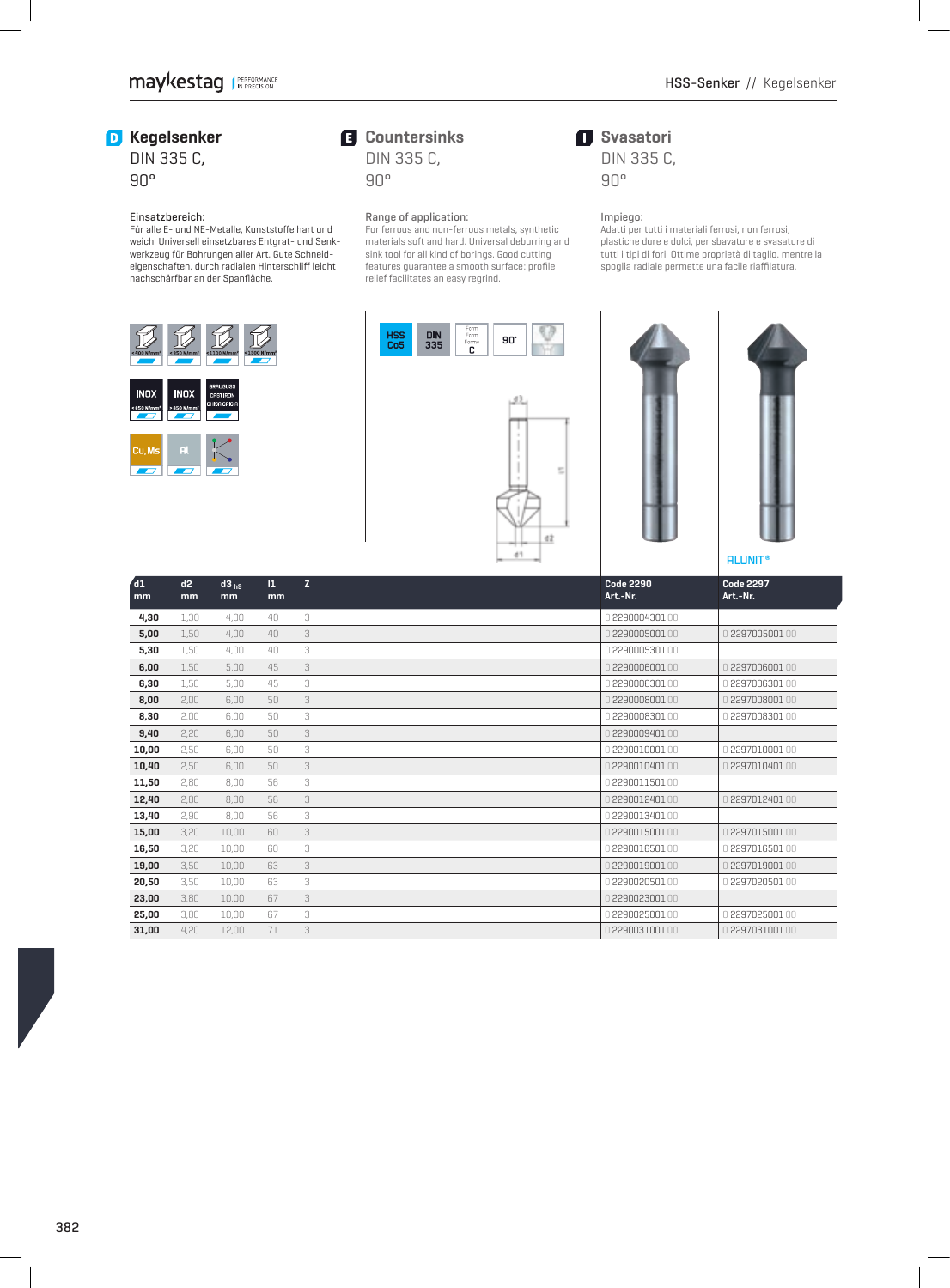

## **D** HSS Cobalt-Kegelsenker **ungleiche Teilung** DIN 334 C, 60°

 $H$  **HSS Cobalt countersinks different partition** DIN 334 C, 60°

## **Svasatori HSS Cobalt disuguale tagliente** DIN 334 C, 60°

#### Einsatzbereich:

Für alle E- und NE-Metalle, Kunststoffe hart und weich. Universell einsetzbares Entgrat- und Senkwerkzeug für Bohrungen aller Art. Sehr gute Schneideigenschaften durch ungleichgeteilte Schneiden. Verringerung der Vorschubkraft und Ratterbildung an der Senkoberfläche durch reduzierte Axial- und Radialkraft.

#### Range of application:

 For ferrous and non-ferrous metals, synthetic materials soft and hard. Universal deburring and sink tool for all kind of borings. Excellent cutting features guarantee a smooth surface by unequally divided cutting edges. Reduction of feed force and chatter marks on the countersinking surface due to reduced axial and radial force.

### Impiego:

Adatti per tutti i materiali ferrosi, non ferrosi, plastiche dure e dolci, per sbavature e svasature di tutti i tipi di fori. Perfette proprietà di taglio, a causa di disuguale tagliente. Riduzione della forza di alimentazione e vibrazioni sulla superficie di aff ondamento grazie alla ridotta forza assiale e radiale.







| dd1<br>mm | d2<br><sub>mm</sub> | d3 <sub>h9</sub><br><sub>mm</sub> | -11<br>mm | Z | <b>Code 2270</b><br>Art.-Nr. |
|-----------|---------------------|-----------------------------------|-----------|---|------------------------------|
| 6,30      | 1,60                | 5.00                              | 45        | 3 | 0 2270006301 00              |
| 8,00      | 2,00                | 6,00                              | 50        | 3 | 0 2270008001                 |
| 10,00     | 2,50                | 6.00                              | 50        | 3 | 0227001000100                |
| 12,50     | 3,20                | 8,00                              | 56        | 3 | 0 2270012501 00              |
| 16,00     | 4.00                | 10.00                             | 63        | 3 | 0 227001600100               |
| 20,00     | 5,00                | 10,00                             | 67        | 3 | 0 2270020001 00              |
| 25,00     | 6.30                | 10.00                             | -71       | 3 | 0227002500100                |



Standard Kegelsenker Standard countersink Svasatori Standard

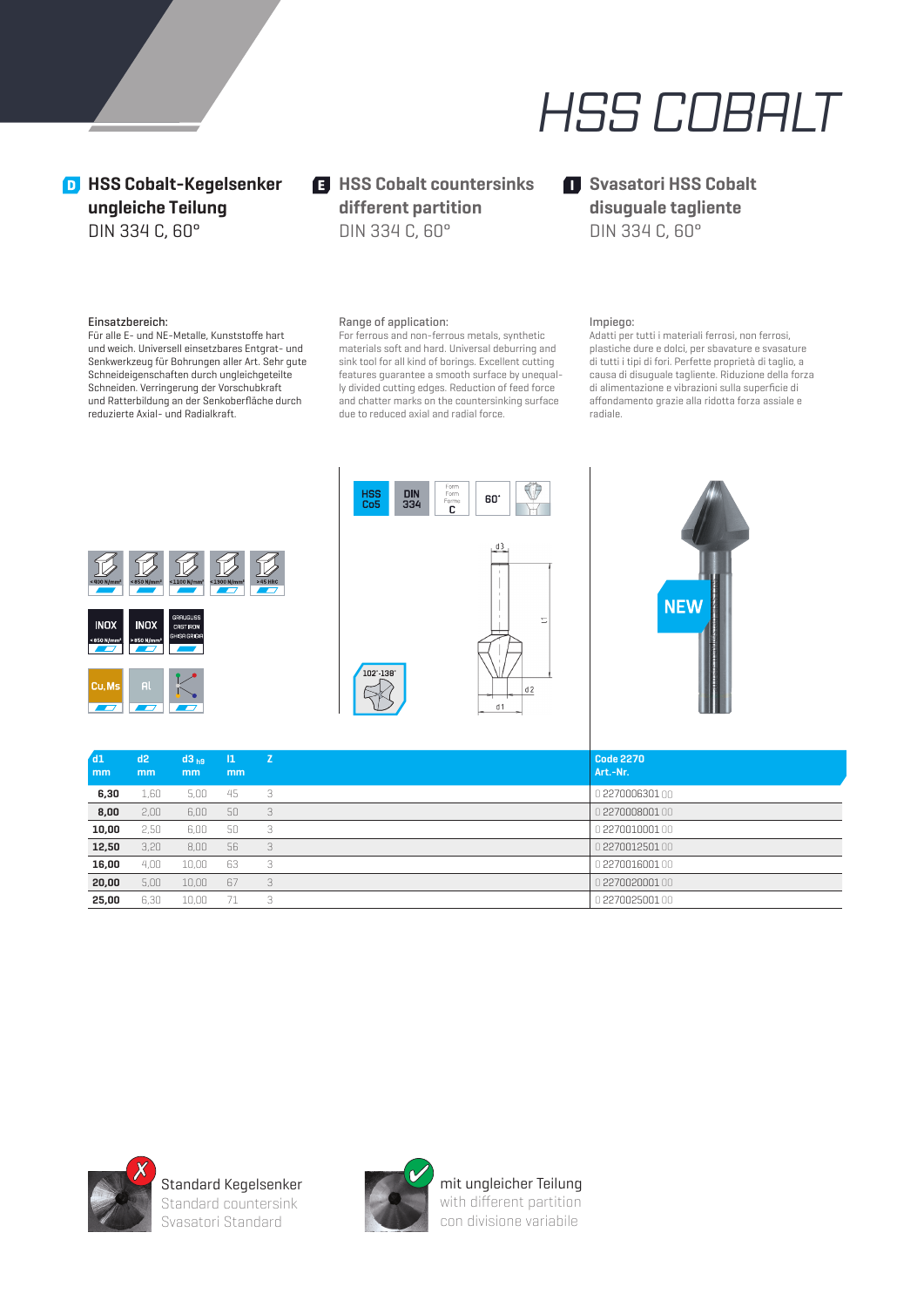## **D** HSS Cobalt-Kegelsenker **ungleiche Teilung** DIN 335 C, 90°

 $H$  **HSS Cobalt countersinks different partition** DIN 335 C, 90°

## $\blacksquare$  Svasatori HSS Cobalt **disuguale tagliente** DIN 335 C, 90°

#### Einsatzbereich:

Für alle E- und NE-Metalle, Kunststoffe hart und weich. Universell einsetzbares Entgrat- und Senkwerkzeug für Bohrungen aller Art. Sehr gute Schneideigenschaften durch ungleichgeteilte Schneiden. Verringerung der Vorschubkraft und Ratterbildung an der Senkoberfläche durch reduzierte Axial- und Radialkraft.

#### Range of application:

 For ferrous and non-ferrous metals, synthetic materials soft and hard. Universal deburring and sink tool for all kind of borings. Excellent cutting features guarantee a smooth surface by unequally divided cutting edges. Reduction of feed force and chatter marks on the countersinking surface due to reduced axial and radial force.

### Impiego:

Adatti per tutti i materiali ferrosi, non ferrosi, plastiche dure e dolci, per sbavature e svasature di tutti i tipi di fori. Perfette proprietà di taglio, a causa di disuguale tagliente. Riduzione della forza di alimentazione e vibrazioni sulla superficie di aff ondamento grazie alla ridotta forza assiale e radiale.







|            | $\mathsf{d}1$<br>mm | in 1914        | d2<br>mm | $d3_{hg}$<br>mm | $\mathbf{1}$<br><sub>mm</sub> | $\overline{z}$ | <b>Code 2390</b><br>Art.-Nr. | <b>Code 2397</b><br>Art.-Nr. |
|------------|---------------------|----------------|----------|-----------------|-------------------------------|----------------|------------------------------|------------------------------|
| <b>New</b> | 4,30                | M <sub>2</sub> | 1,30     | 4,00            | 40                            | 3              | 0 2390004301 00              | 0 2397004301 00              |
| <b>New</b> | 6,00                | M3             | 1,50     | 5,00            | 45                            | 3              | 0 2390006001 00              | 0 2397006001 00              |
|            | 6,30                | МЗ             | 1,50     | 5,00            | 45                            | 3              | 0 2390006301 00              | 0 2397006301 00              |
| <b>New</b> | 8,00                | M4             | 2,00     | 6,00            | 50                            | 3              | 0 2390008001 00              | 0 2397008001 00              |
|            | 8,30                | M4             | 2,00     | 6,00            | 50                            | 3              | 239000830100                 | 0 2397008301 00              |
| <b>New</b> | 10,00               | M5             | 2,50     | 6,00            | 50                            | 3              | 0 239001000100               | 0 239701000100               |
|            | 10,40               | M5             | 2,50     | 6,00            | 50                            | 3              | 239001040100                 | 0 2397010401 00              |
| <b>New</b> | 11,50               | M6             | 2,80     | 8,00            | 50                            | 3              | 0 239001150100               | 0 2397011501 00              |
|            | 12,40               | M6             | 2,80     | 8,00            | 56                            | 3              | 0 2390012401 00              | 0239701240100                |
| <b>New</b> | 15,00               | M8             | 3,20     | 10,00           | 60                            | 3              | 0 239001500100               | 0 2397015001 00              |
|            | 16,50               | M8             | 3,20     | 10,00           | 60                            | 3              | 0239001650100                | 0239701650100                |
| <b>New</b> | 19,00               | M10            | 3,50     | 10,00           | 63                            | 3              | 0 239001900100               | 0 2397019001 00              |
|            | 20,50               | M10            | 3,50     | 10,00           | 63                            | 3              | 239002050100                 | 0 2397020501 00              |
| <b>New</b> | 23,00               | M12            | 3,80     | 10,00           | 67                            | 3              | 0 2390023001 00              | 0 2397023001 00              |
|            | 25,00               | M12            | 3,80     | 10,00           | 67                            | 3              | 0 2390025001 00              | 0 2397025001 00              |
|            | 31,00               | M16            | 4,20     | 12,00           | 71                            | 3              | 239003100100                 | 0 2397031001 00              |



Standard Kegelsenker Standard countersink Svasatori Standard

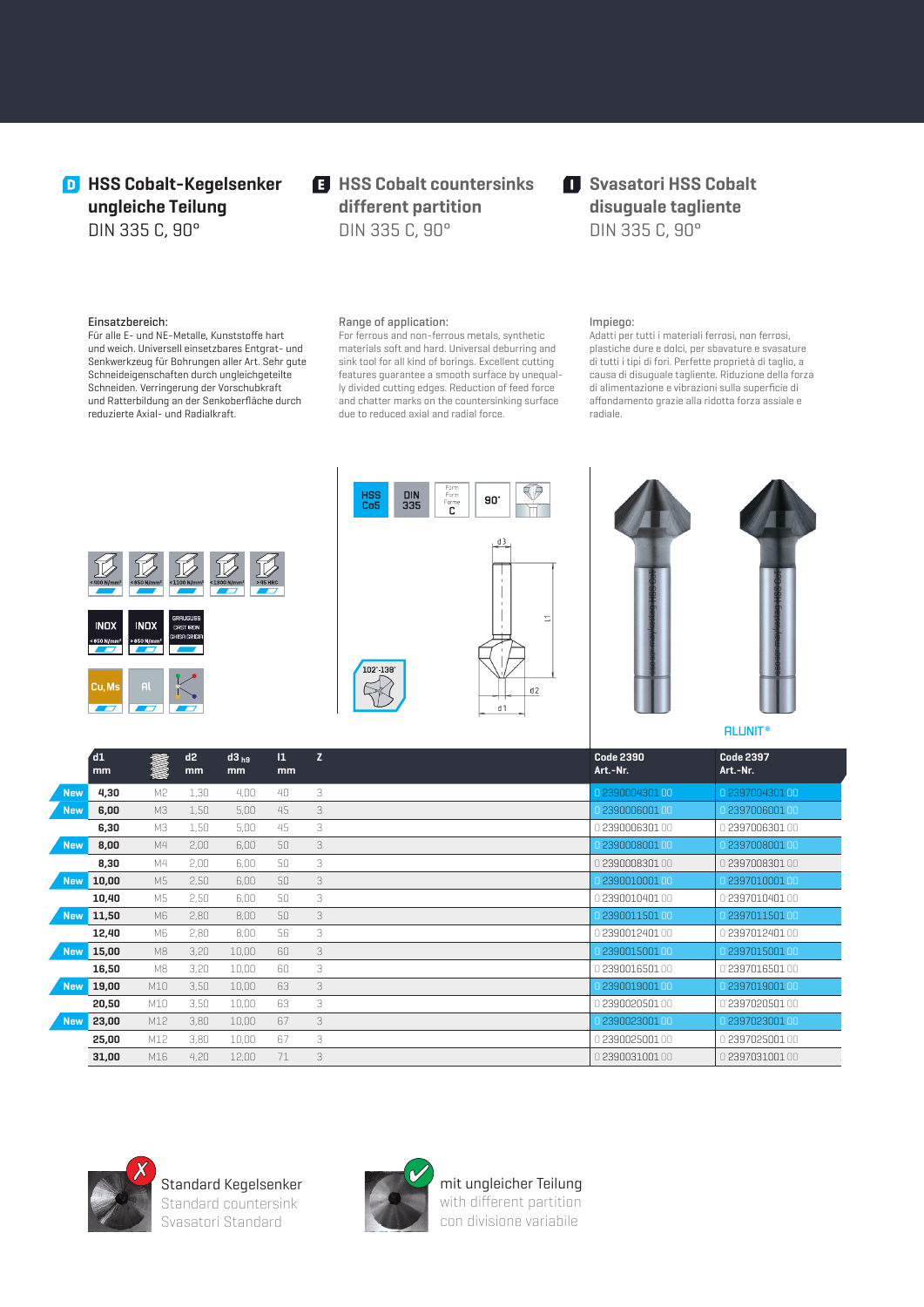# *HSS COBALT*

**D** HSS Cobalt-Kegelsenker **3-Flächenschaft, ungleiche Teilung,** DIN 335 C, 90°

#### Einsatzbereich:

Für alle E- und NE-Metalle, Kunststoffe hart und weich. Universell einsetzbares Entgrat- und Senkwerkzeug für Bohrungen aller Art. Sehr gute Schneideigenschaften durch ungleichgeteilte Schneiden. Verringerung der Vorschubkraft und Ratterbildung an der Senkoberfläche durch reduzierte Axial- und Radialkraft.

## $H$  **HSS Cobalt countersinks 3-surface shank, different partition,** DIN 335 C, 90°

## Range of application:

 For ferrous and non-ferrous metals, synthetic materials soft and hard. Universal deburring and sink tool for all kind of borings. Excellent cutting features guarantee a smooth surface by unequally divided cutting edges. Reduction of feed force and chatter marks on the countersinking surface due to reduced axial and radial force.

## $\blacksquare$  Svasatori HSS Cobalt **Codolo a 3 superfici disuguale tagliente** DIN 335 C, 90°

#### Impiego:

Adatti per tutti i materiali ferrosi, non ferrosi, plastiche dure e dolci, per sbavature e svasature di tutti i tipi di fori. Perfette proprietà di taglio, a causa di disuguale tagliente. Riduzione della forza di alimentazione e vibrazioni sulla superficie di affondamento grazie alla ridotta forza assiale e radiale.







**ALUNIT ®**

|            | $\overline{d1}$<br>mm | in 1914 (1914)<br>1914 (1914) | d2<br>mm | $d3_{hg}$<br>mm | $\mathbf{1}$<br>mm | Z | <b>Code 2380</b><br>Art.-Nr. | <b>Code 2387</b><br>Art.-Nr. |
|------------|-----------------------|-------------------------------|----------|-----------------|--------------------|---|------------------------------|------------------------------|
| <b>New</b> | 4,30                  | M <sub>2</sub>                | 1,30     | 4,00            | 40                 | 3 | 0 238000430100               | 0 2387004301 00              |
| <b>New</b> | 6,00                  | МЗ                            | 1,50     | 5,00            | 45                 | 3 | 0 238000600100               | 0 2387006001 00              |
|            | 6,30                  | МЗ                            | 1,50     | 5,00            | 45                 | 3 | 0 2380006301                 | 0 238700630100               |
| <b>New</b> | 8,00                  | M4                            | 2,00     | 6,00            | 50                 | 3 | 0 2380008001 00              | 0 2387008001 00              |
|            | 8,30                  | M4                            | 2,00     | 6,00            | 50                 | 3 | 238000830100                 | 0 238700830100               |
| <b>New</b> | 10,00                 | M5                            | 2,50     | 6,00            | 50                 | 3 | 0 238001000100               | 0 238701000100               |
|            | 10,40                 | M5                            | 2,50     | 6,00            | 50                 | 3 | 1238001040100                | 0 238701040100               |
| <b>New</b> | 11,50                 | M6                            | 2,80     | 8,00            | 56                 | 3 | 0 238001150100               | 0 2387011501 00              |
|            | 12,40                 | M6                            | 2,80     | 8,00            | 56                 | 3 | 0238001240100                | 0 2387012401 00              |
| <b>New</b> | 15,00                 | M8                            | 3,20     | 10,00           | 60                 | 3 | 0 238001500100               | 0 2387015001 00              |
|            | 16,50                 | M8                            | 3,20     | 10,00           | 60                 | 3 | 0 238001650100               | 0 238701650100               |
| <b>New</b> | 19,00                 | M10                           | 3,50     | 10,00           | 63                 | 3 | 0 238001900100               | 0 238701900100               |
|            | 20,50                 | M10                           | 3,50     | 10,00           | 63                 | 3 | 0 238002050100               | 0 238702050100               |
| <b>New</b> | 23,00                 | M12                           | 3,80     | 10,00           | 67                 | 3 | 0 2380023001 00              | 0 2387023001 00              |
|            | 25,00                 | M12                           | 3,80     | 10,00           | 67                 | 3 | 0 238002500100               | 0 2387025001 00              |
|            | 31,00                 | M16                           | 4,20     | 12,00           | 71                 | 3 | 238003100100                 | 0 238703100100               |



Standard Kegelsenker Standard countersink Svasatori Standard